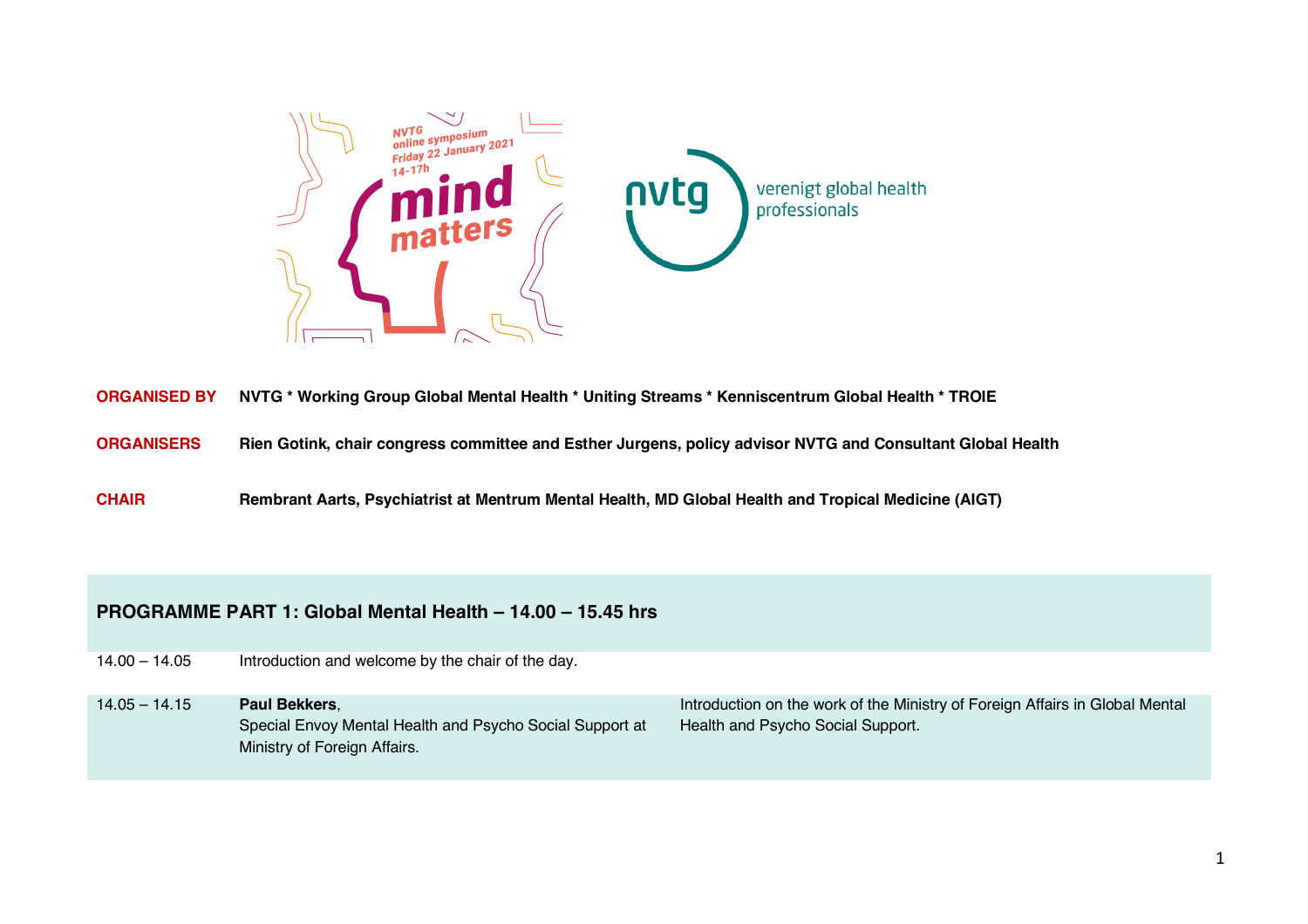## **PROGRAMME PART 1: Global Mental Health – 14.00 – 15.45 hrs**

| $14.15 - 14.45$ | Joop de Jong,<br>Em Prof of Cultural Psychiatry and Global Mental Health,<br>Amsterdam UMC and Boston University School of Medicine.                                                                                                                                                                                       | Global Mental Health and the role of experts in Global Health & Tropical<br>Medicine.                                                                                                                                                                                                    |
|-----------------|----------------------------------------------------------------------------------------------------------------------------------------------------------------------------------------------------------------------------------------------------------------------------------------------------------------------------|------------------------------------------------------------------------------------------------------------------------------------------------------------------------------------------------------------------------------------------------------------------------------------------|
| $14.45 - 15.05$ | Mark Jordans,<br>Professor of Child and Adolescent Global Mental Health at<br>the University of Amsterdam and Director of Research and<br>Development at War Child Holland, and:<br>Nagendra Luitel,<br>Head of Research Transcultural Psychosocial Organization<br>(TPO) Nepal and PhD Candidate University of Amsterdam. | Jordans and Luiten will present their research and practice in improving<br>mental health care in Nepal, focusing on the integration of mental health<br>into community- and primary health care settings, applying and evaluating<br>guidance from the World Health Organization (WHO). |
| $15.05 - 15.25$ | Marit Sijbrandij,<br>Professor of Clinical Psychology, Vrije Universiteit<br>Amsterdam and the World Health Organization (WHO)<br>Collaborating Center for Research and Dissemination of<br>Psychological Interventions.                                                                                                   | Evidence of the effect of interventions of lay-counsellor delivered<br>psychological interventions for Syrian refugees in Europe and the Middle<br>East and for prevention of Covid-19 related stress and mental disorders.                                                              |
| $15.25 - 15.45$ | <b>Claudi Bockting,</b><br>Professor of Clinical Psychology in Psychiatry, Amsterdam<br>University Medical Center and Co-director Centre for Urban<br>Mental Health.                                                                                                                                                       | The evidence for digital intervention for mental health problems in low- and<br>middle-income countries.                                                                                                                                                                                 |
| $15.45 - 16.00$ | <b>Break</b>                                                                                                                                                                                                                                                                                                               |                                                                                                                                                                                                                                                                                          |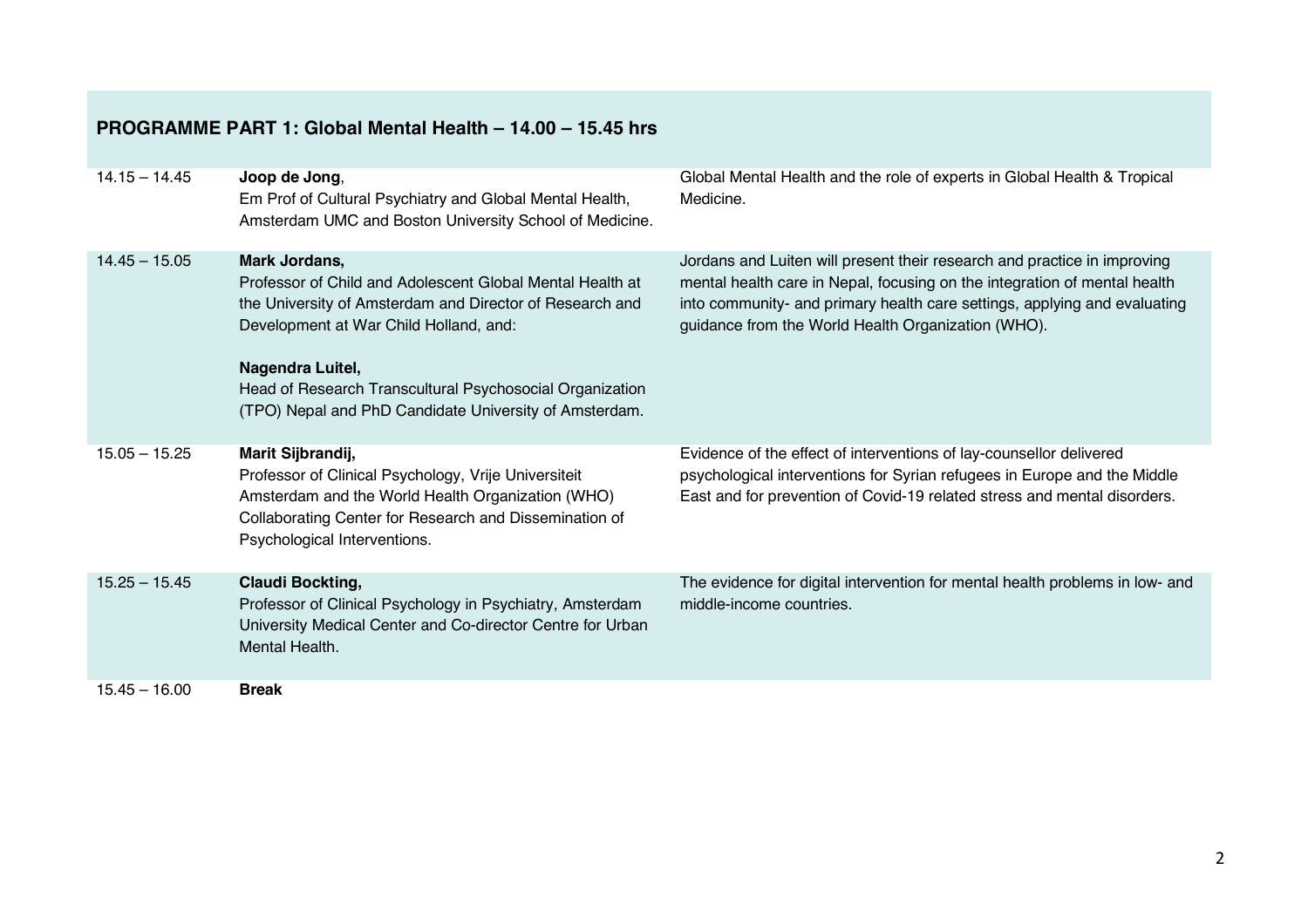## **PROGRAMME PART 2: NVTG session – 16.00 – 17.00 hrs**

| $16.00 - 16.30$ | Uniting Streams, 'turbo talk' parallel sessions - see separate document.                   |
|-----------------|--------------------------------------------------------------------------------------------|
|                 |                                                                                            |
|                 |                                                                                            |
|                 |                                                                                            |
| $16.30 - 16.45$ | Awarding ceremony and keynote by the Medalist of the 2021 Sauerwein Medal.                 |
|                 |                                                                                            |
|                 |                                                                                            |
|                 |                                                                                            |
| $16.45 - 17.00$ | Launch NVTG Knowledge Centre Global Health by Joop Raams, chair NVTG and Knowledge Centre. |
|                 |                                                                                            |

## **BIO keynote speakers**

**Paul Bekkers** Bekkers leads the Taskforce that coordinates the Netherlands contribution to the international efforts addressing the (humanitarian and socio-economic) impact of the pandemic in the developing world. supporting the Minister of Foreign Trade and Development; and as Special Envoy MHPSS he is engaged in advocacy and lobby to enhance awareness and agenda setting of Mental Health and Psycho Social Support (MHPSS).

> Paul Bekkers was Chief of Staff and Deputy Head of the Secretariat of the Organisation for Security and Co-operation in Europe from 2016-2020. Before that he served as Ambassador of the Netherlands to Malaysia, and later to Poland and Belarus. Between 2005 - 2009 Paul was Director for Health, Gender and Civil Society at the MFA, at the same time Special Ambassador for HIV/Aids. Earlier in his career he served in Ghana, Zaire, South-Africa and Turkey and in various positions at the MFA in the Hague.

**Joop de Jong** Joop de Jong, MD, PhD, is a psychiatrist and psychotherapist. He is Emeritus Professor of Cultural Psychiatry and Global Mental Health at UMC Amsterdam, Adjunct Professor of Psychiatry at Boston University School of Medicine, and Emeritus Visiting Professor of Psychology at Rhodes University, South Africa. He was the founder and director of the Transcultural Psychosocial Organization (TPO), which provided mental health and psychosocial services, especially in post-war and post-disaster areas, in over 20 countries in Africa, Asia, and Europe. Joop de Jong worked part-time as a psychotherapist and psychiatrist with immigrants and refugees in the Netherlands. He has been integrating insights from public and global mental health, psychotherapy, psychiatry, anthropology and epidemiology in community interventions, on which he co-authored 335 papers, chapters and books.